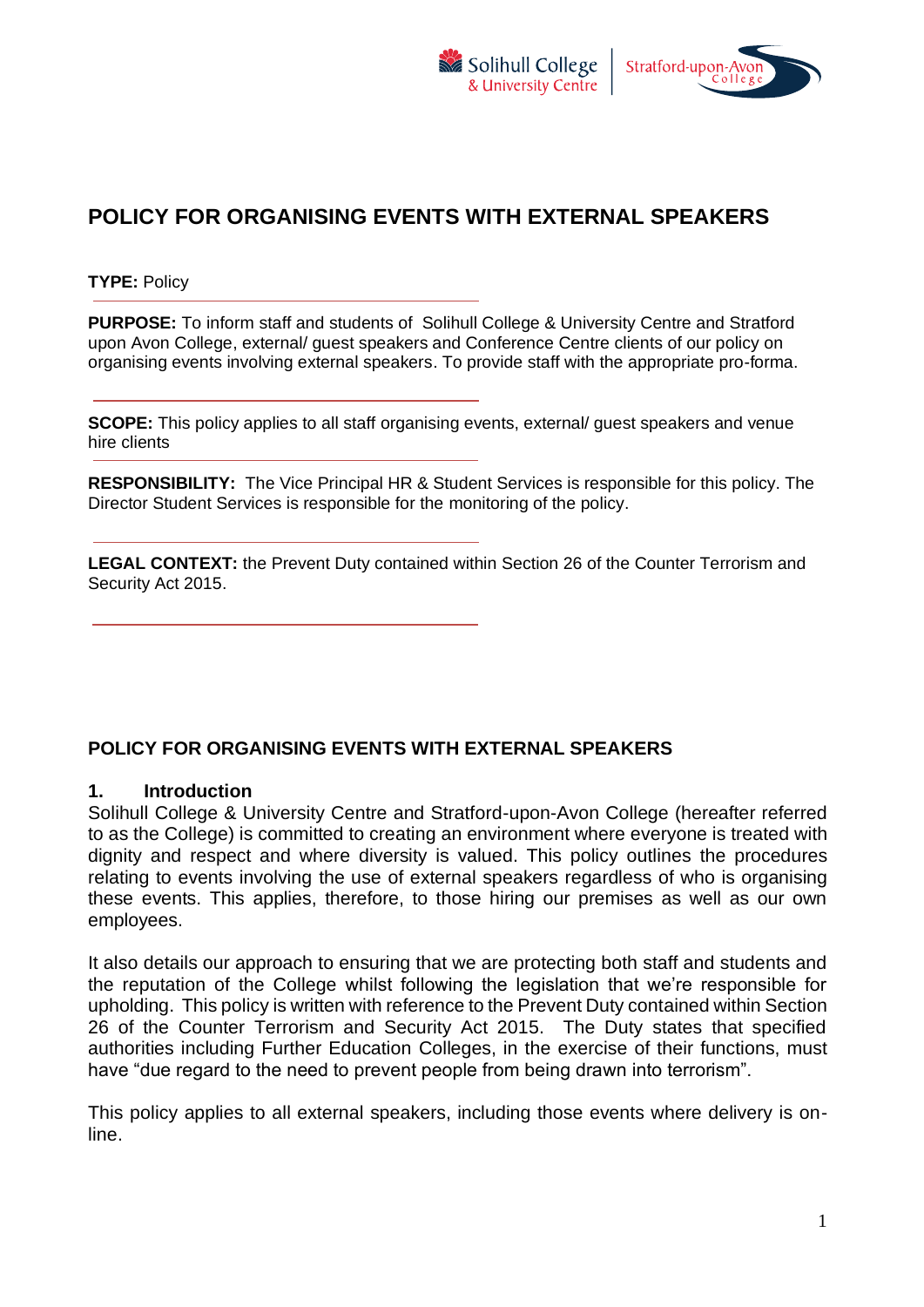



## **2. Objectives**

- To provide an environment where freedom of expression and speech are protected whilst balanced with the need to ensure that our community is free from harm and that incitement to hatred is never acceptable.
- To provide a supportive, inclusive and safe space for students
- To provide clearly defined and effective procedures to ensure that the law is upheld.
- To collaborate with others to reach sound, evidenced judgments about proposed external speakers ensuring that the College can meet their legal obligations
- To encourage and provide a balance of opinion at any academic discussion or debate
- To communicate to all members, volunteers, staff and visitors, that it is our mutual responsibility to comply with equality and safeguarding policy and that both the College and the individual can be held liable if they contravene the law.
- To provide clear instructions for organising an event with external contribution

### **3. Freedom of speech and expression**

Freedom of expression and speech are basic human rights that are protected by law. Freedom of speech and freedom of expression are not absolute freedoms but freedoms within the law. Universities and colleges have a history of being open to debate and ideas, with students actively involved in pushing the limits of freedom of expression. 'Academic freedom' is a term used to describe the law that allows for open and honest debate in an academic context.

However, we have a duty to ensure the safety and welfare of our staff, students and communities. The freedom to express views needs to be balanced with the need to secure freedom from harm for students and communities. We want all of our events, activities and initiatives to be safe, without risk to the College, and within the law.

If an external speaker or their topic of discussion has the potential to go against our conditions for a safe event, we are committed to working together with event organisers and in some cases, external speakers themselves, to make sure that we reach a judgement that is reasonable, informed and within the law.

### **4. External speakers and their responsibilities**

An external speaker, guest speaker or visitor is used to describe any individual or organisation who is not a student or staff member of the College and who has been invited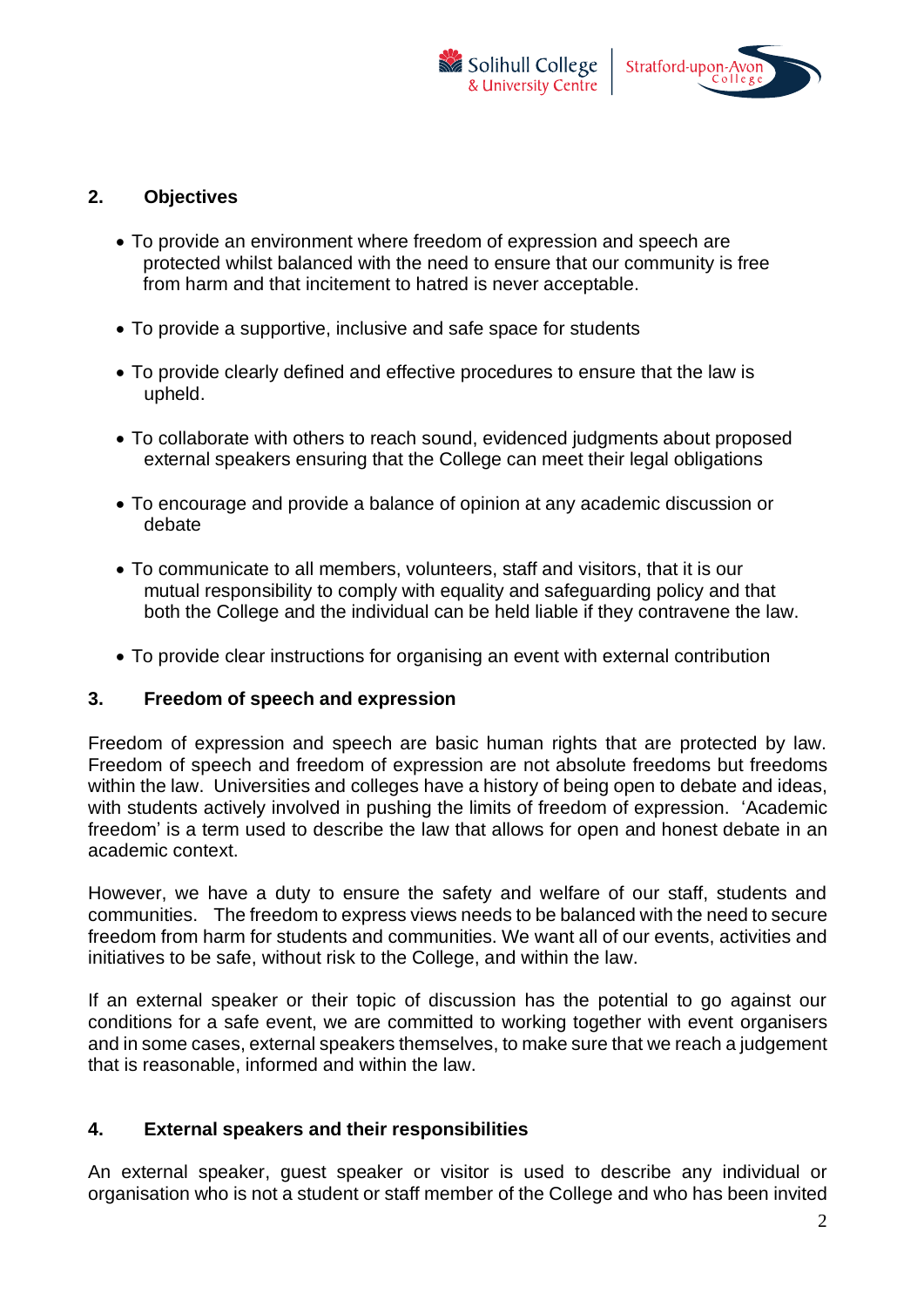Solihull College & University Centre



to speak to students and/or staff, or delegates attending a conference in our conference centre facility or in another College room or remotely. This includes any individual who is a student or staff member from another institution. It also includes the main contact from any external venue hire client who is paying to use the College facilities.

An event is any event, presentation, visit, activity or initiative organised by a student group/society, individual or staff member that is being held on College premises or where the College is being represented by a stand on non-College or university centre premises e.g. at an exhibition, school event or fair. It includes events where external speakers are streamed live into an event or a pre-recorded film is shown. It also includes activity being held on College premises but organised by external venue hire clients

All speakers or visitors should be made aware by the person or group arranging the event (by referring visitors to this policy on the College website) that they have a responsibility to abide by the law and the College's policies including that they:

- Must not advocate or incite hatred, violence or call for the breaking of the law
- Are not permitted to encourage, glorify or promote any acts of terrorism including individuals, groups or organisations that support such acts
- Must not spread hatred and intolerance in the community and thus aid in disrupting social and community harmony
- Must be mindful of the risk of causing offence to or seek to avoid insulting other faiths or groups, within a framework of positive debate and challenge
- Are not permitted to raise or gather funds for any external organisation or cause without express permission of the College (available from Director of Student Services or the Vice Principal HR & Student Services).

## 5. **Guidance for College staff and students organising an event with an external speaker or venue hire client**

Faculty Managers or the relevant support service manager must be informed of any events that involve external speakers through this procedure. No event involving any external speakers may be publicised or considered confirmed until the speaker has been cleared through the procedure detailed in this policy. This includes advertisement through any social media platform.

The College reserves the right to cancel, prohibit or delay any event with an external speaker if the policy is not followed or if health, safety and security criteria cannot be met.

Any room booking/ event organisation with an external speaker involved must be made no later than 14 days before the date of the event. This is to allow for the organiser to have made adequate safeguarding checks as well as allowing time for alterations to the event if necessary. Any request made outside of this timeframe will be rejected unless there are extreme extenuating circumstances.

The individual/group organising an external speaker should conduct brief research into the proposed speaker. If in doubt as to the suitability of a speaker, they should refer the decision to the Director of Student Services or the Vice Principal HR & Student Services. Reasons for doubt could be (but are not restricted to) the following: - any person or group on/or linked to the UK Government list of proscribed terror organisations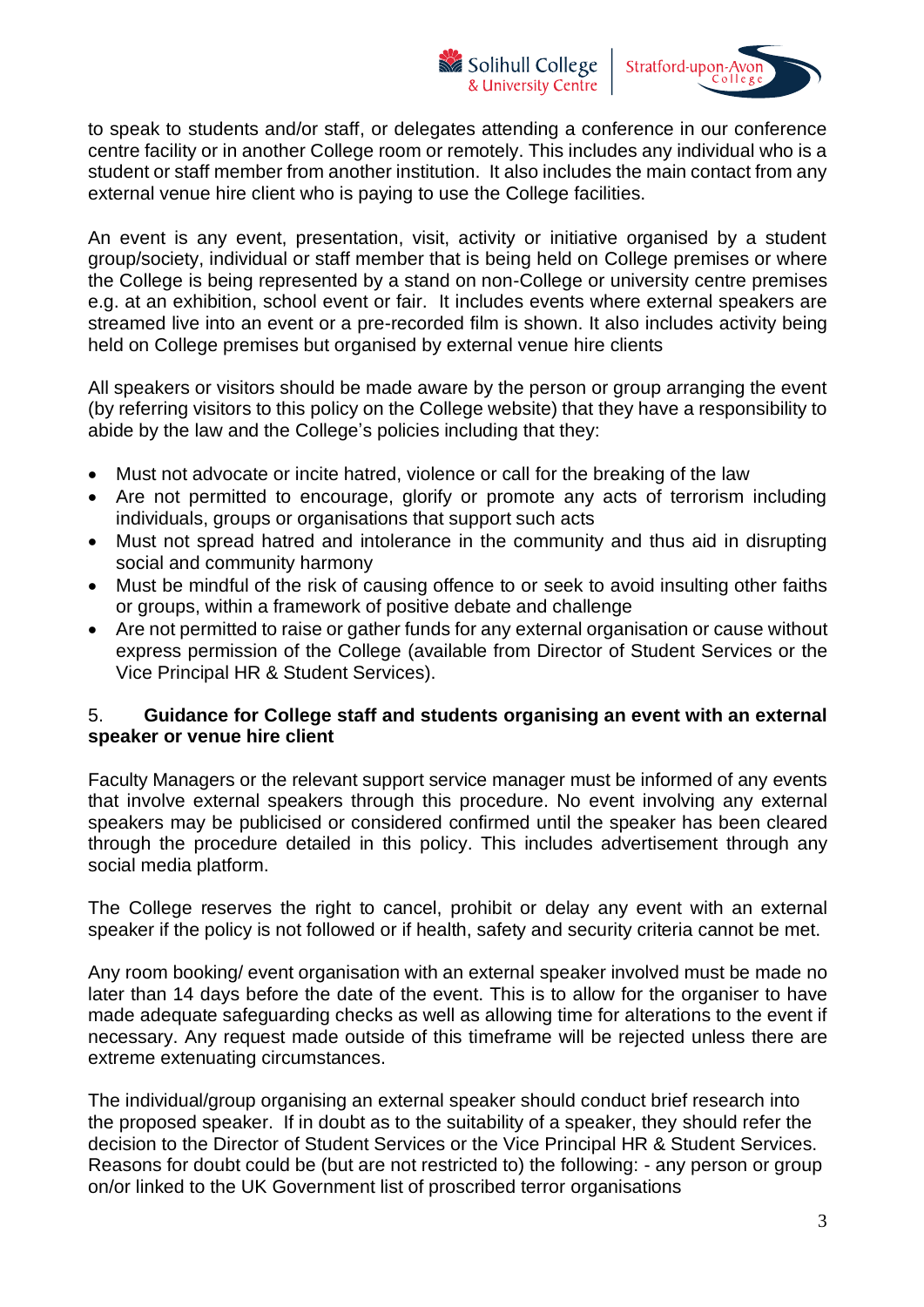Stratford-upon-Avoi

<https://www.gov.uk/government/publications/proscribed-terror-groups-or-organisations--2>

Solihull College

& University Centre

; talks by organisations generally considered to be extremist; a speaker who is known to have spoken previously at another institution on a topic that has caused fear or intimidation of students or staff; a speaker accepted in mainstream as being highly controversial; a link or links to any person or group that has been connected with any controversy of a negative or positive nature; a speaker who has significant profile and attracts a following that could create crowd control and health and safety issues; a speaker from a political party during an election purdah.

In the event of referral, one of the following decisions will be made:-

- To not permit the event with the external speaker to go ahead
- To not permit the external speaker to attend the event (if it is a wider event)
- To fully permit the event with the external speaker to go ahead unrestricted
- To permit the event with the external speaker to go ahead on the basis of regulatory steps designed to reduce risk. These may include observation; independent filming; the inclusion of opportunities to debate or challenge the view being held

In making recommendations, a Faculty Manager, or support service manager may consult on a wider basis with the College's Safeguarding Panel and risk will be assessed on the following basis:

- 1. The potential for any decision to limit freedom of speech
- 2. The potential for the event going ahead to cause reputation risk to the College
- 3. The potential for the speaker's presence on site to cause fear or alarm to students or members of staff **and/or** to give rise to breach of peace

The Request for Prior Approval for an External/ Guest Speaker (Appendix 1) should be completed and forwarded to the relevant Manager no later than 14 days before the planned event. The completed form should be forwarded to PA to the Vice Principal HR & Student Services for logging on the Central Record.

Managers are responsible for ensuring that their staff team and students are aware of and support the policy.

# **6. Additional Guidance for Venue Hire Clients organising an event with external speakers**

The Conference Centre Coordinator or the Vice Principal Finance, Facilities & IT, if hire is of rooms outside those of the Conference Centre, will make external venue hire clients aware of this policy and request details of any external speakers. This information should be provided no later than 14 days before the booking goes ahead.

The College reserves the right to cancel, prohibit or delay any venue hire booking with external speakers if the policy is not followed, requested information not produced or if health, safety and security criteria cannot be met.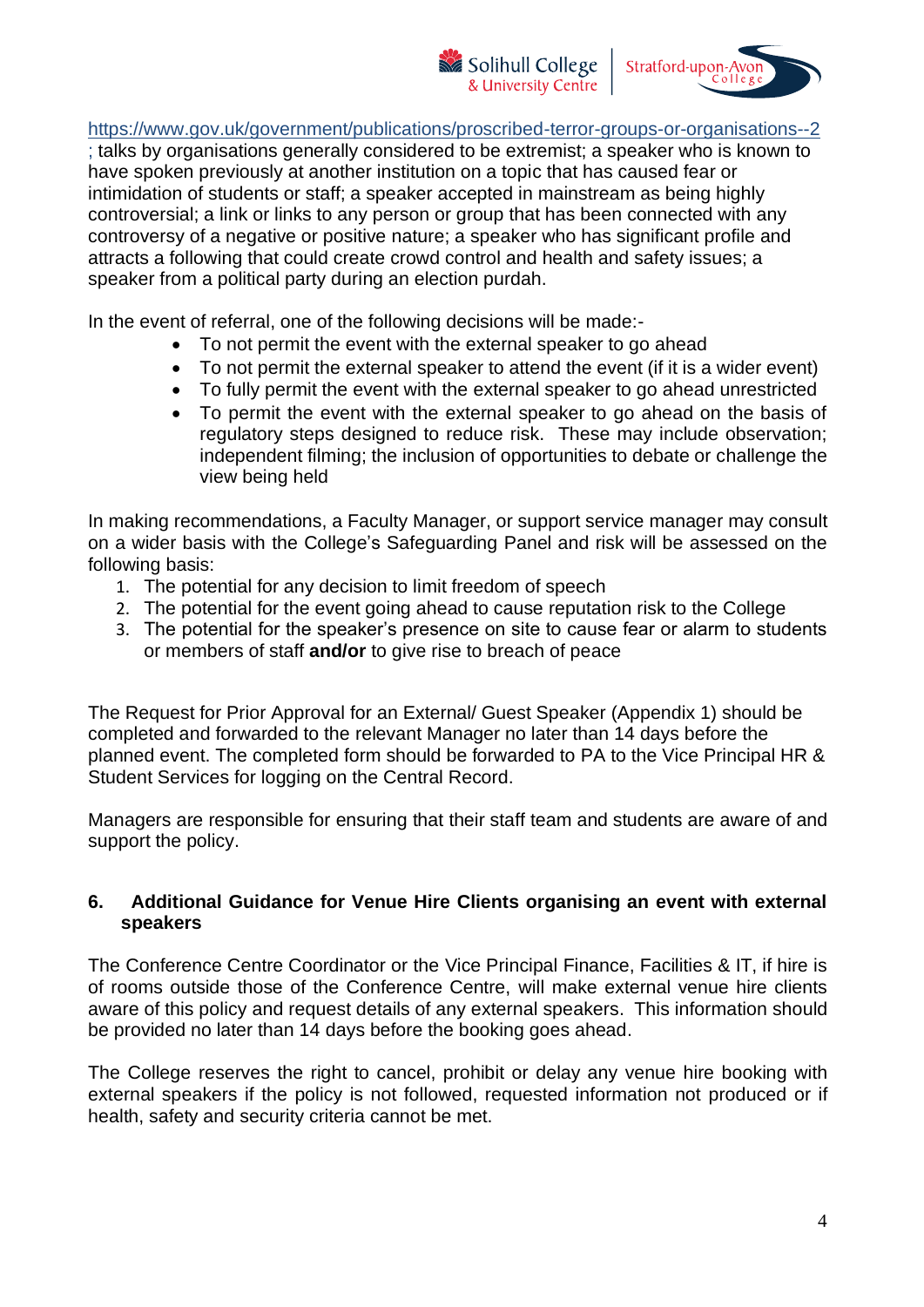



If in doubt as to the suitability of speakers, the Conference Centre Coordinator or Vice Principal Finance, Facilities & IT should refer the decision to the Director of Student Services or the Vice Principal HR & Student Services. Reasons may be as outlined in 5.4.

In the event of referral, one of the following decisions will be made:

- To not permit the event with the external speaker to go ahead
- To not permit the external speaker to attend the event (if it is a wider event)
- To fully permit the event with the external speaker to go ahead unrestricted
- To permit the event with the external speaker to go ahead on the basis of regulatory steps designed to reduce risk. These may include observation; independent filming; the inclusion of opportunities to debate or challenge the view being held

### **PUBLICATION:**

| <b>Staff Hub/Intranet:</b> | (Y/N) |
|----------------------------|-------|
| <b>Website:</b>            | (Y/N) |
| <b>Student Hub:</b>        | (Y/N) |

| Reviewed By         | Created    | Last Reviewed | Next Review Date | <b>Total Pages</b> |
|---------------------|------------|---------------|------------------|--------------------|
| <b>Hilary Baird</b> | 01/02/2016 | 31/01/2017    | 31/01/2019       | 8                  |
| Adam Thomas         | 01/02/2016 | 09/2018       | 09/2020          | 8                  |
| Adam Thomas         | 01/02/2016 | 09/2020       | 09/2022          | 8                  |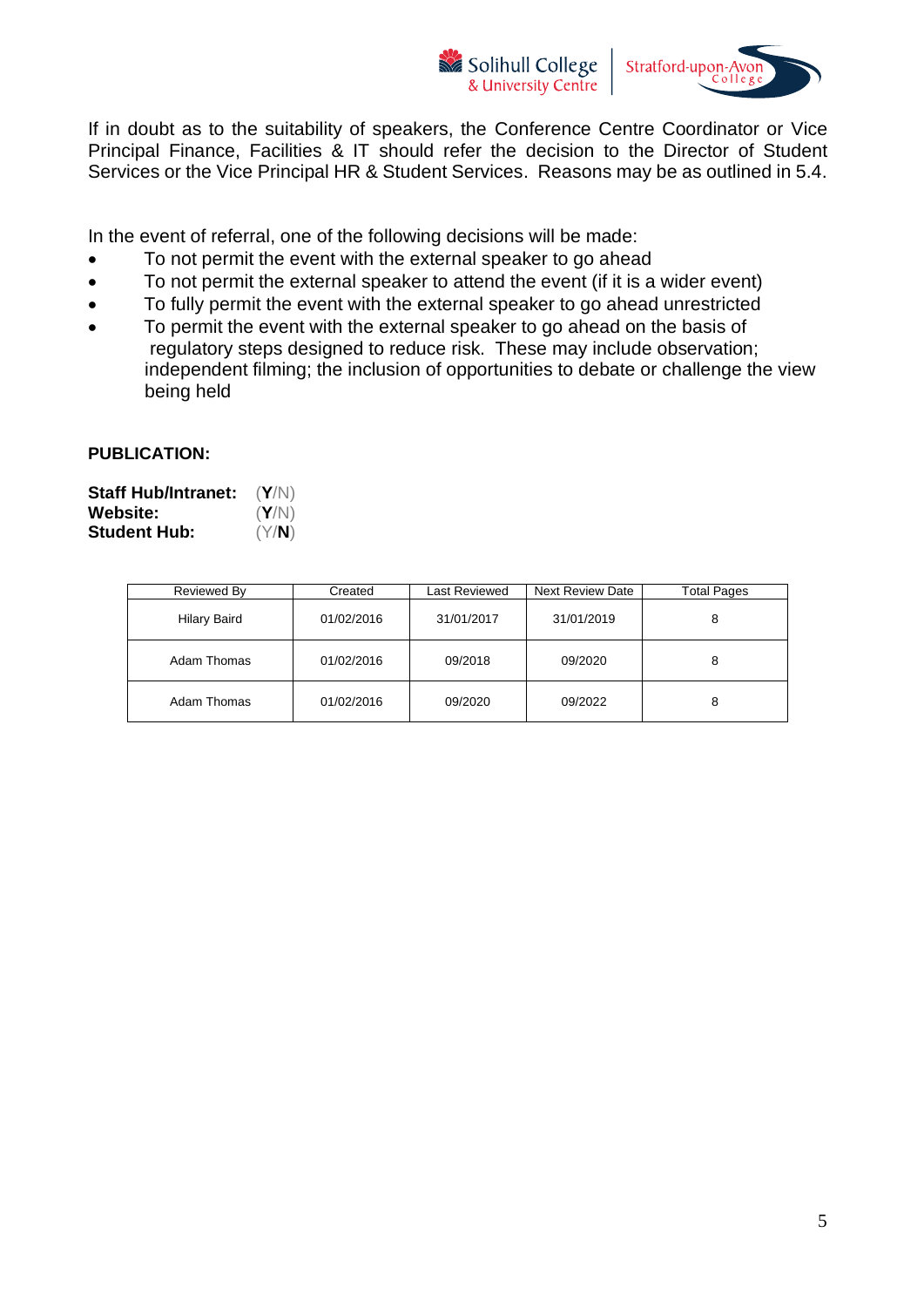



# **Appendix 1**

#### **REQUEST FOR PRIOR APPROVAL FOR EXTERNAL SPEAKER**

The organising tutor, coordinator, manager or client requesting participation of an external/ guest speaker must complete this form and submit it to the Assistant Principal/ Senior Manager/ Conference Coordinator at least **14 days** prior to the visit by the external speaker.

| Tutor/ Manager/ Coordinator/ Client:                                      |          |  |  |  |
|---------------------------------------------------------------------------|----------|--|--|--|
| Date of Request:                                                          |          |  |  |  |
| Course(s)/ Event:                                                         |          |  |  |  |
| <b>Scheduled Date for Speaker:</b>                                        | Time(s): |  |  |  |
| Name(s) of Speaker(s):                                                    |          |  |  |  |
| Organisation Represented (where applicable):                              |          |  |  |  |
| Topic of Speaker:                                                         |          |  |  |  |
| Qualification of Speaker to address this topic:                           |          |  |  |  |
| How does this topic specifically support your curriculum/event?           |          |  |  |  |
| Is there any known or likely media interest in the proposed event? YES/NO |          |  |  |  |
| Have adequate checks been carried out? Yes/No. If yes, please give detail |          |  |  |  |
|                                                                           |          |  |  |  |
| <b>Prior Approval Granted</b>                                             | Yes/no   |  |  |  |
| <b>Prior Approval Denied</b>                                              | Yes/no   |  |  |  |
| <b>Assistant Principal/ Senior Manager Name</b>                           |          |  |  |  |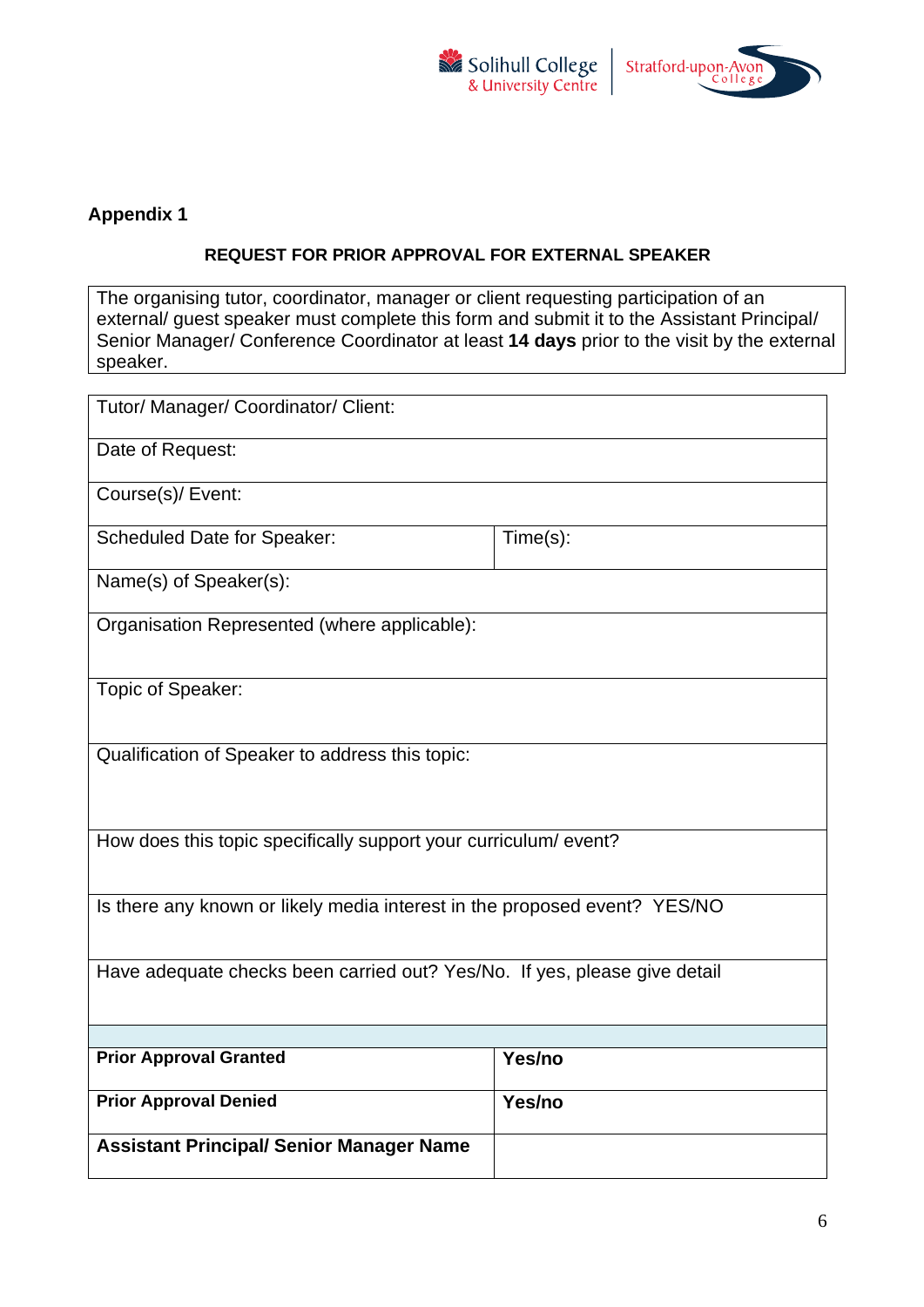



| <b>Assistant Principal/ Senior Manager</b><br><b>Signature</b> |  |
|----------------------------------------------------------------|--|
| <b>Date</b>                                                    |  |
| <b>Appendix 2</b>                                              |  |

# **EXPECTATIONS AND GUIDELINES FOR EXTERNAL/ GUEST SPEAKERS**

Thank you for agreeing to be a guest speaker at Solihull College & University Centre and/or Stratford-upon-Avon College (hereafter referred to as the College), and offering to speak to our staff and/or our students. Security and safeguarding are paramount and, as a guest, we will ensure that if you are you attending the College premises, and sign in at the main reception, that you are issued with a visitor's badge and a member of staff is present to meet with you and accompany you during your presentation and attendance.

In accordance with our policies and procedures, we also ask that in the event that a College student contacts you following your presentation, that you notify Adam Thomas (adam.thomas@solihull.ac.uk). Our students are aware that they are not permitted to give guest speakers their names, addresses or home numbers, and to do so would be a breach of the College's policies.

In order to comply with our policies and procedure, any materials and presentations given to our students must not seek to discriminate against any culture, race, gender, disability, sexual orientation, nationality, or religion, and must be appropriate to the age and maturity level of the student audience. In addition, external/ guest speakers:

- Must not advocate or incite hatred, violence or call for the breaking of the law
- Are not permitted to encourage, glorify or promote any acts of terrorism including individuals, groups or organisations that support such acts
- Must not spread hatred and intolerance in the community and thus aid in disrupting social and community harmony
- Must be mindful of the risk of causing offence to or seek to avoid insulting other faiths or groups, within a framework of positive debate and challenge